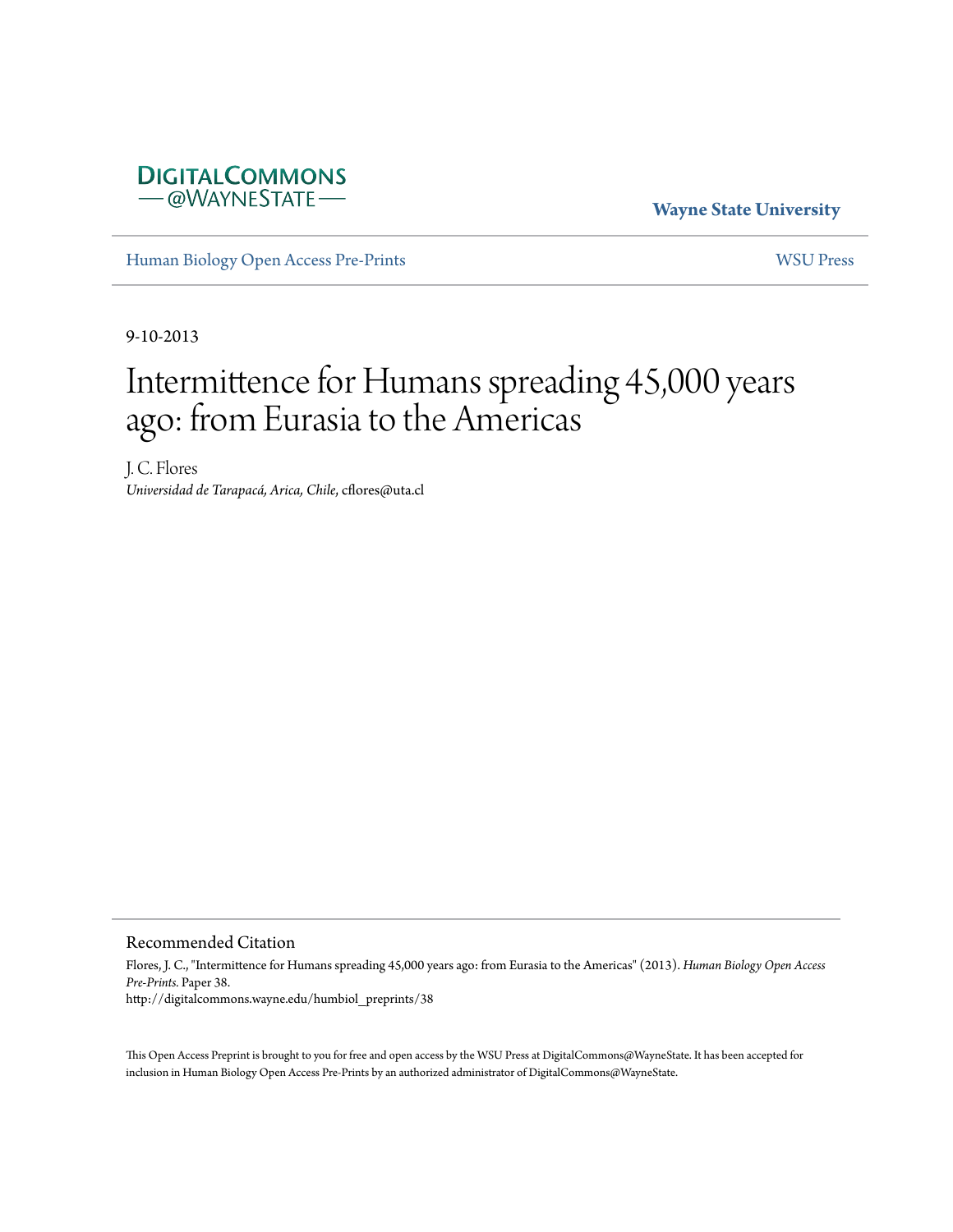# Intermittence for Humans spreading 45,000 years ago: from Eurasia to the Americas

J. C. Flores (cflores@uta.cl) Instituto de Alta Investigación IAI, Universidad de Tarapacá, Casilla 7-D, Arica, Chile.

**Keywords:** Population dynamics; Human dispersal; Archaeomath; Ancient migrations.

**Running title**: Intermittence and Human dispersal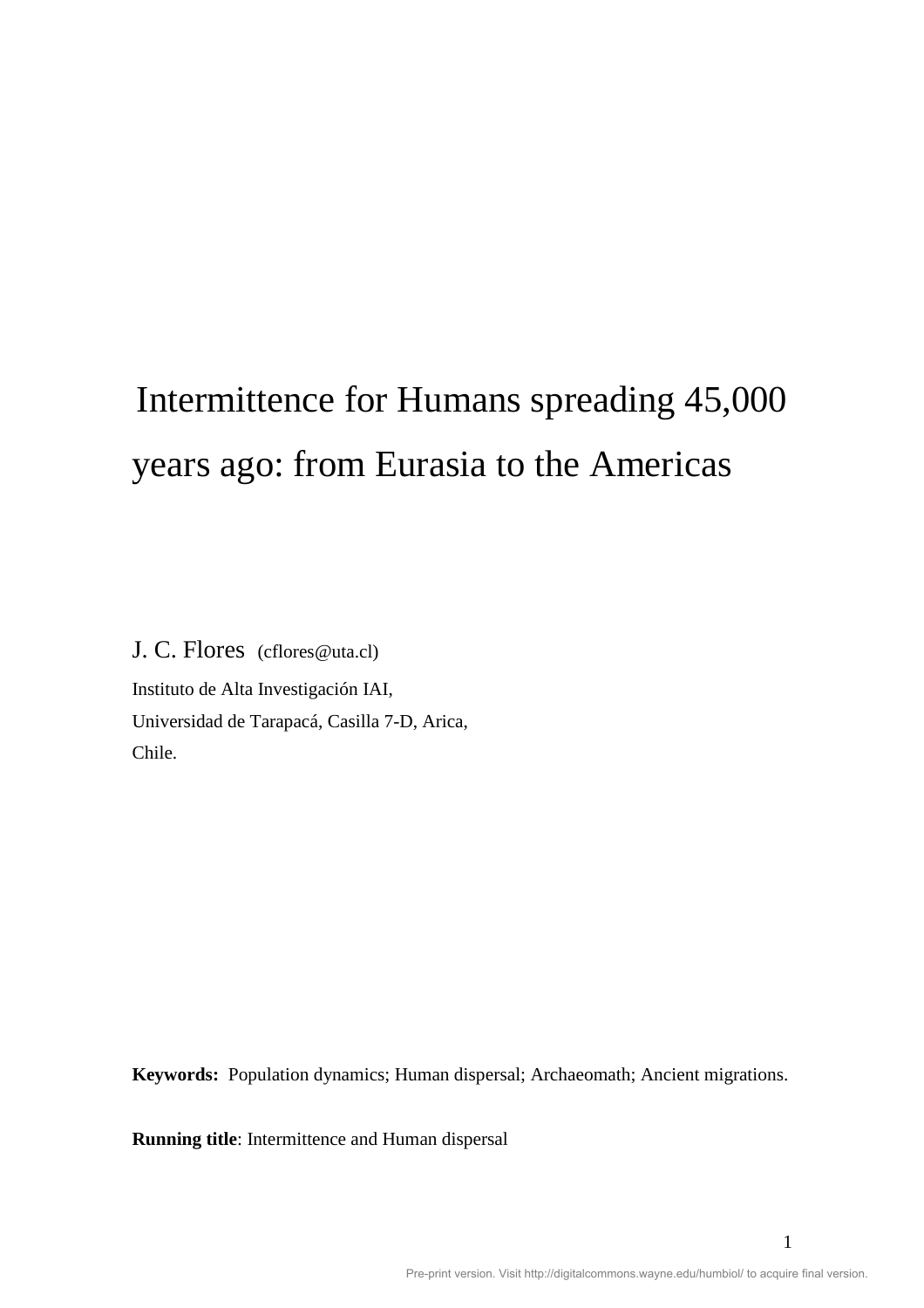## **Abstract**

From northeastern-Eurasia to the Americas, a three stage spread of Modern Humans is considered through large scale intermittence (exploitation/relocation). Conceptually, this work supports intermittence as a real strategy for colonization of new habitats. For the northeastern Eurasia travel, the first stage, we adapt our model to archaeological dates determining the diffusion coefficient (exploitation phase) as  $D=299.44$  [km<sup>2</sup>/yr] and the velocity parameter (relocation phase) as  $v<sub>o</sub> = 4.8944$  [km/yr]. The relative phaseweight ( $\approx 0.46$ ), between both kind of motions, is consistent with a moderate biological population rate ( $r \approx 0.0046$  [1/yrs]). The second stage is related to population fragmentation. The last stage, reaching Alaska, corresponds essentially to relocation  $(v_{o} \approx 0.75 \, [\text{km/yr}]).$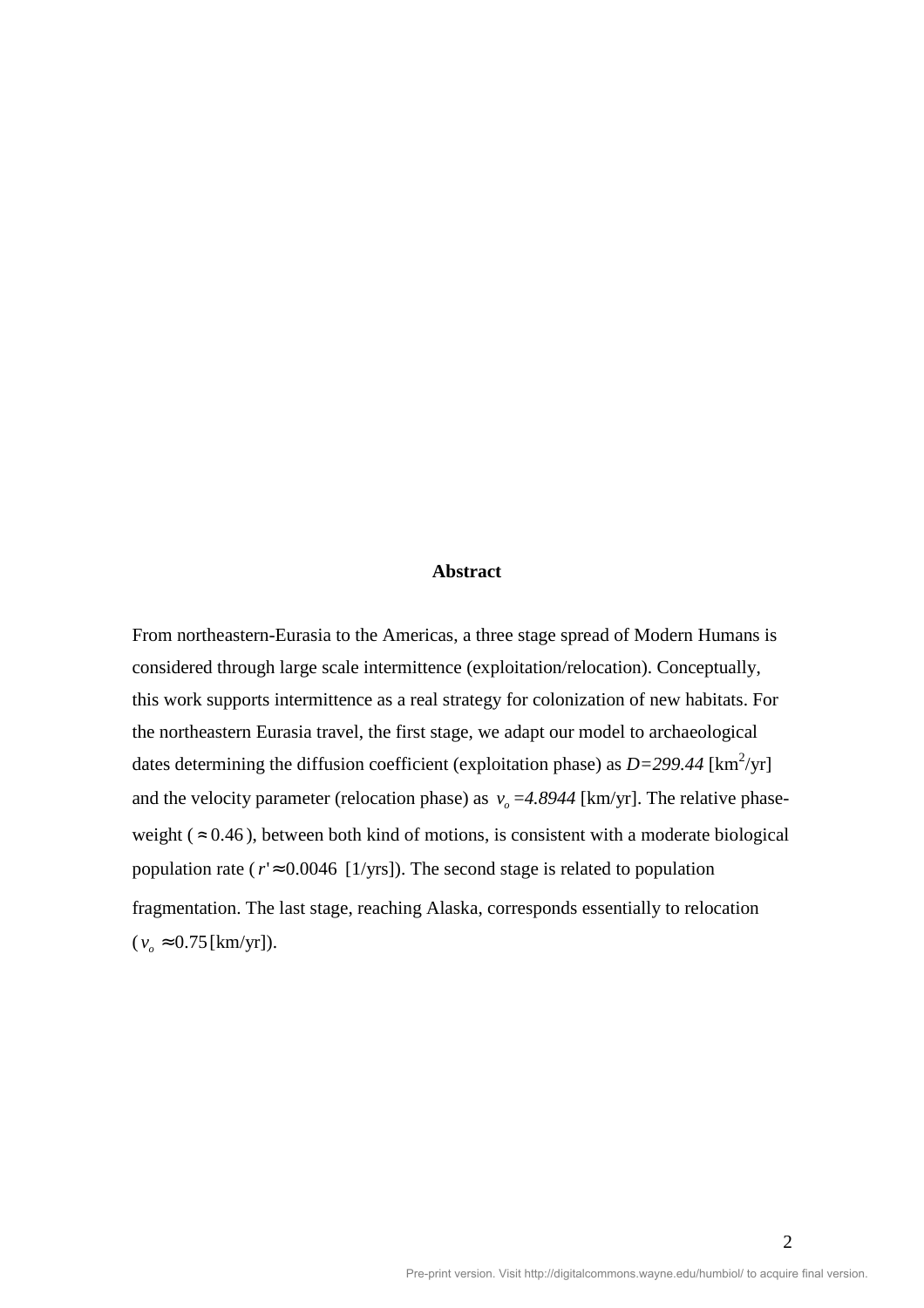In a general framework, scientists suggest the first Americans were Asian hunters following prey east-ward across Beringia, today, the submerged continent between Asia and Alaska. Starting from Asia, particularly Siberia around 45,000 years before present (BP), the expansion of Modern Humans to the Americas has been the subject of extensive debates, including genetic aspects (Reich *et al* 2012). In fact, a three-stage Modern Humans expansion process into the Americas (Alaska) has been conjectured (Kitchen *et al* 2008). That scheme integrates interdisciplinary studies including mathematical analysis among others. Particularly, the Fisher-Kolmogorov reactiondiffusion equation (Murray 2002, Benguria & Depassier 2005) was used to support the three stage expansion from northeastern Eurasia to the Americas (Hamilton and Buchanan 2010). The respective wave-front solution represents a continuous advance without consider niche exploitation and relocation as two independent phases. For reviews and criticisms of reaction diffusion equations applied to archaeological problems see the article by Steele (2009). For applications to Language competition, population growth and dispersal see Kandler 2009. Others applications of wavefront spreads, for instance in the Paleolithic or Neolithic, could be found in Fort *et al* (1999, 2004) and Flores (2011) related to Neanderthals extinction.

As a new mathematical tool, aside of reaction diffusion equations, recent researches (Bénichou *et al*, 2006, 2011) have showed that the optimal process of resources searching (for instance, food) requires two phases, or levels,: (a) a purely diffusive motion (*niche exploitation*) and (b) a constant speed motion (*relocation*). It corresponds to a strategic mechanism for searching new targets. In this work, we shall consider these two integrated levels of spread, at large scale, rather than a wavefront point of view to describe ancient Human migrations. Critical reviews about the dispersion in to the Americas could be found in Rothhammer and Dillehay (2009), Maschner (1997) and Reich (2012). Finally, note that the more ancient dates for the Americas occupation correspond to Monte Verde (Chile) around 14,600 years BP (Fiedel 2002) and Buttermilk Creek with (possible) 15,500 years BP (Walters *et al*, 2011).

In section 1, the main tool to describe the elapsed time related to dispersal is introduced (diffusion/relocation). In section 2, the spread from Eurasia to the Americas is studied and the parameters (diffusion coefficient, velocity, phase-weight, etc.) are evaluated according to archaeological dates. In section 3, a connection between the usual growth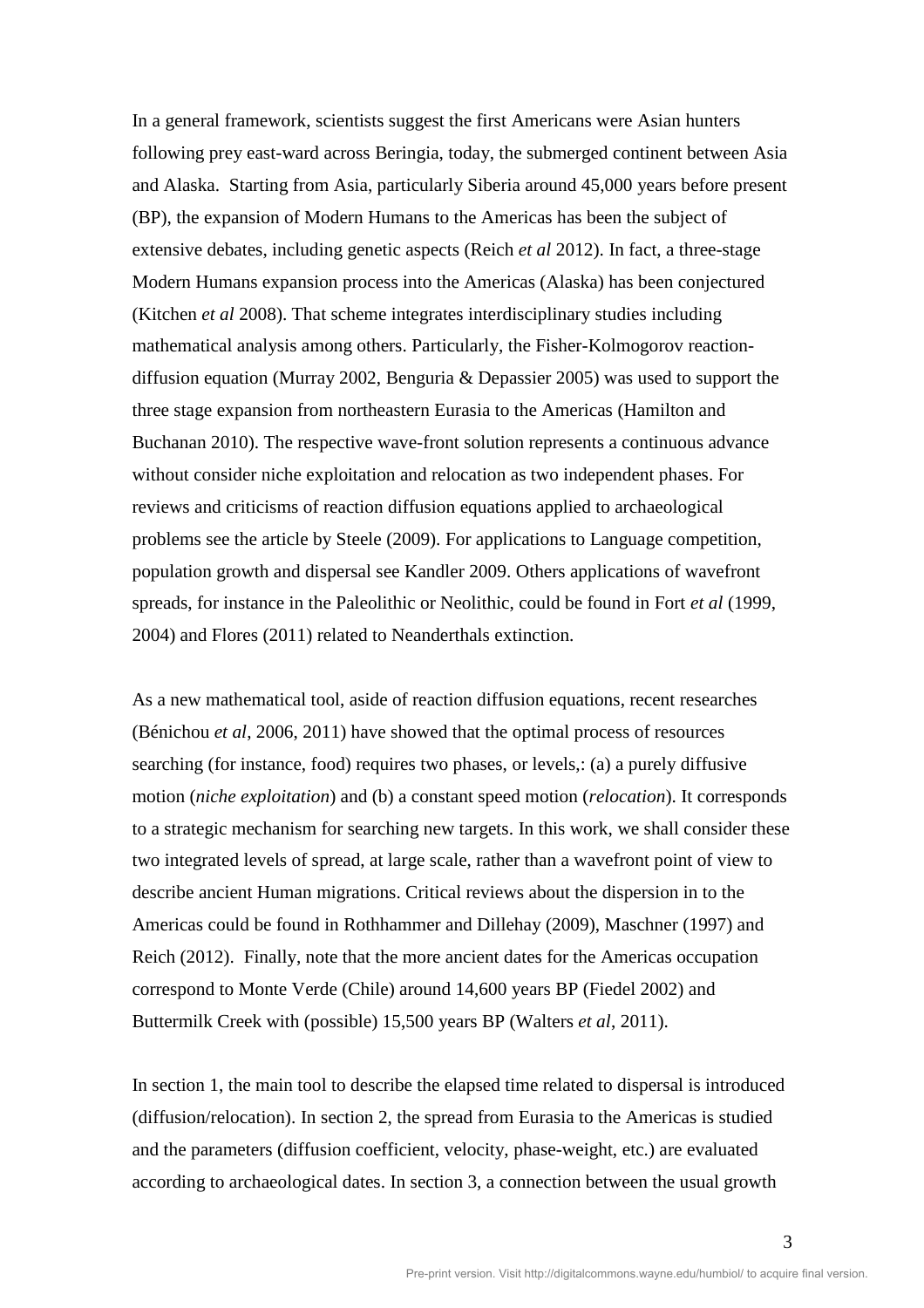rate (without relocation) and this one related to intermittence is conjectured and, applied to the ancient travel through northeastern Eurasia.

## **1. - Exploitation-relocation as a large scale searching process**

Figure 1 shows schematically the above mentioned intermittence spread process related to niche exploitation and relocation. Further, this geographical intermittence becomes correlated to a biological one. The phase, or level, of the niche exploitation becomes accompanied with a population growth and, opposite, relocation correlates to a poor growth. In this sense, the integrated exploitation/relocation motion has an effective growth rate *r*' smaller than the purely exploitation-level with rate *r* (section 3).

 There are three basic parameters describing this process with intermittence: (i) The diffusion coefficient *D*, (ii) the positive velocity parameter  $v<sub>o</sub>$  and (iii) the characteristic time  $\tau$ <sub>s</sub> related to natural events like periodic annual season, generational time, or others. These three basic parameters are mathematically correlated (Bénichou *et al*, 2006) and, with some approximations, they have an intrinsic dependence:

$$
\tau_s = 2 \frac{D}{v_o^2} \,. \tag{1}
$$

Note that, Fisher-Kolmogorov wave front solution also has similar parameters, but is a different kind of dispersal (constant speed). A straightforward way to consider exploitation/relocation is mathematical superposition (Flores, 2007). Thus, the elapsed time  $\tau$  of spread becomes a quadratic function of the distance  $\chi$ . That is,  $\tau = \alpha (x^2/D) + (1 - \alpha)(x/v_0)$  or according to equation (1):

$$
\frac{\tau}{\tau_s} = 2\alpha \left(\frac{x}{\tau_s v_o}\right)^2 + \left(1 - \alpha \right) \left(\frac{x}{\tau_s v_o}\right). \tag{2}
$$

Equation (2), the main tool used in this work, describes the elapsed time due to resources exploitation and relocation. The dimensionless parameter  $\alpha$  determines the relative phase-weight, or influence, between both kind of motion and ranges  $as 0 \le \alpha \le 1$ . When  $\alpha \approx 1$ , there is a predominant phase of niche-exploitation and consequently a rapid population enlargement. Opposite, when  $\alpha \approx 0$ , relocation predominates and low population growth is expected.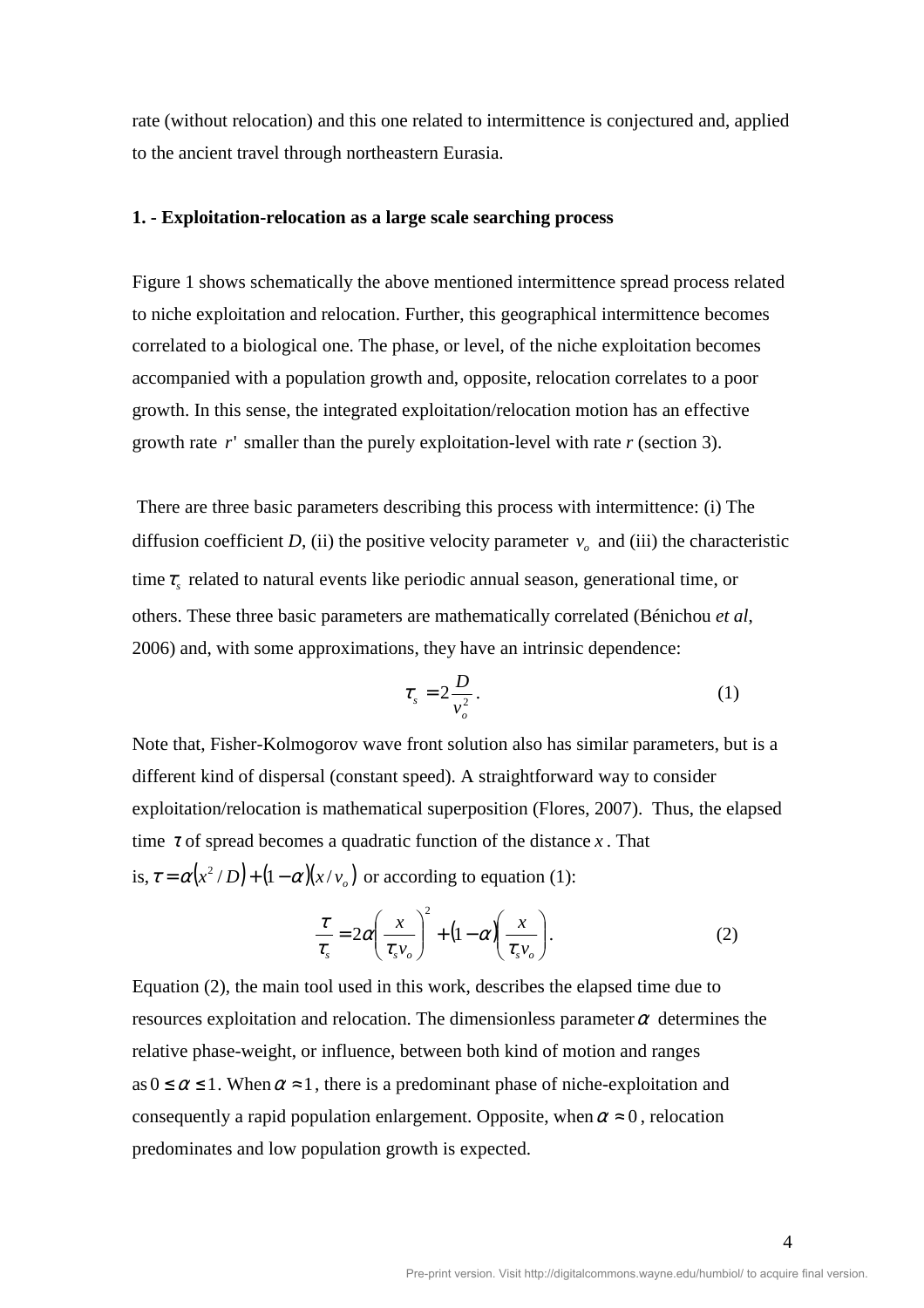Instantaneous velocity  $v(\tau)$  has not a constant value when  $\alpha \neq 0$ , as occur for wavefront solutions, and usually  $v \neq v_0$ . This fundamental point makes a marked difference respect to usual spread modeling through reaction-diffusion equations. In fact, the instantaneous velocity defined as  $v = dx/d\tau$ , according to equation (2), becomes

$$
v = v_o \frac{1}{(4\alpha x/v_o \tau_s) + (1 - \alpha)}.
$$
 (3)

Thus, the instantaneous velocity diminishes with the distance due to the temporal slow exploitation phase. Mathematically, it decreases since in the linear superposition (2), for long distance, the diffusive phase becomes dominant. From a migratory point of view, it is related to geographic connectivity and the probability to comeback, for instance, to the departure point. It includes the inverse route through relocation-pathway. In sections 2 and 3, we shall apply these concepts to the migration of Modern Humans from Eurasia to the Americas (Alaska).

Finally, note that two-phase ancient migration strategy have been yet considered qualitatively for Clovis, also conjectured for island-hopping on the early Polynesian Lapita people and the *linearbandkeramik* people (Fiedel 2002, for a review).

## **2. – From Eurasia to the Americas: Results from archaeological dates**

Figure 2 shows the calibrate dates settlements (squared points) from Siberia to Alaska and discussed widely by Hamilton & Buchanan (2010). They correspond to: Kara-Bom and Kara-Tenesh; Kandabaevo and Podzvonkaya; Zalainuoer; Ust-Mil2; Yana RHS; Ogonki 5; Siberdik; Ushkl; and finally Swan Point. Respect to the extreme points, the old one corresponds to Kara-Bom (Siberia) and the more recent to Swan Point (Alaska).

As conjectured by Kitchen *et al* (2008), there are three kinds of stages, or steps, in the mentioned migratory travel. They are marked, approximately, in the Figure 2 (region I, II, and III). To consider exploitation-relocation as a real strategy, the characteristic time  $\tau_s$  is assumed as a generational one. Explicitly,  $\tau_s = 25$  [years] (Fort *et al*, 1999).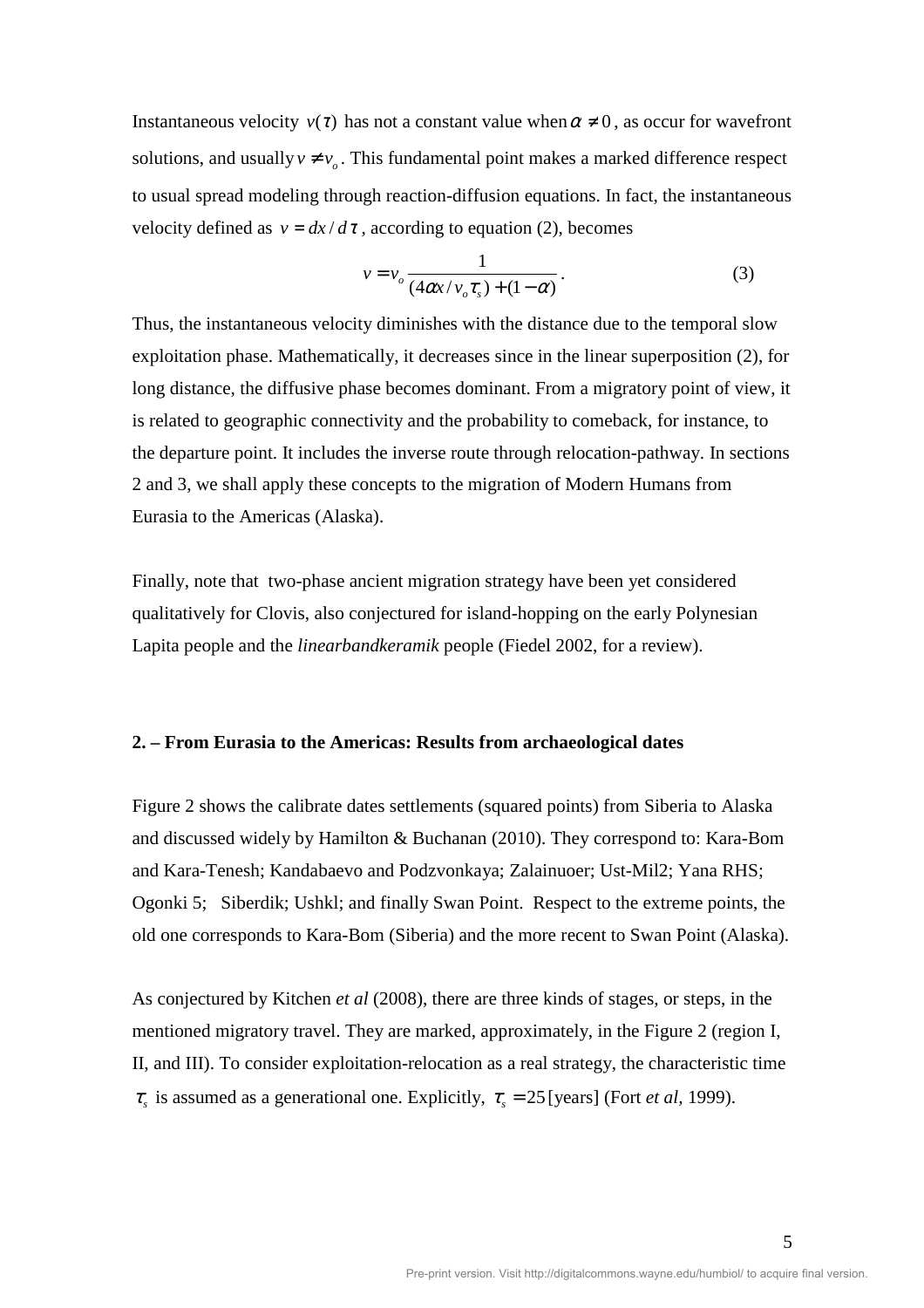In region I, the curve was adjusted directly according to equation (2). It corresponds to the best quadratic function adjusted through *Mathematica6* tools ( $\Delta \tau = 0.109349x +$  $0.00155222x^2$ ). Numerically, one obtains the velocity parameter (not real velocity)  $v_o = 4.8944$  [km/yr] and the corresponding diffusion coefficient becomes  $D = 299.44$  [km<sup>2</sup>/yr] in this stage. Moreover, through the same numerical analysis, the relative weight parameter becomes  $\alpha$  = 0.46480 supporting intermittence across the northeastern region of Eurasia (region I). Plausibly, with this value for the phase-weight parameter, a moderate population growth turns out to be projected (section 3). In general, and as conclusion, this region (I) is well described by the quadratic function defined by equation (2). It conceptually supports intermittence strategy as a positive model for Human spread at large scale.

Region II becomes essentially related to fragmentation (isolation) and not migration occurs. There are data fragmentation (Beringia settlement) and apparently genetic diversification (Kitchen *et al*, 2008). This population partition was pushed by the Last Glacial Maximum around 20,000 years BP.

Region III corresponds to a spread process essentially related to relocation, as one sees from the data (Figure 2), possibly due to the post Last Glacial Maximum changes. Numerically the velocity parameter is estimated as  $v_a \approx 0.75$  [km/yr] and  $\alpha \approx 0$ . Eventually, this continuous motion could be associated to a wavefront of constant speed. It is similar, for instance, to this one of Paleolithic hunter-gathering in the northwest Europe, after the Last Glacial Maximum, with 0.5-2 [km/yr] (see Chamberlain 2009, and references therein).

## **3. – Modified growth rate connected to the phase-weight**

In population dynamics, for instance Verhulst's equation (Murray 2002), the growth rate *r* ([1/yr]) measures population variations and, in our migratory schema, becomes related essentially to exploitation of a given niche. Quantitatively, it corresponds to the rate of births minus deaths. Nevertheless, the integrated motion described by equation (2) incorporates intrinsically relocation. Thus, the effective growth rate *r´* (related to exploitation/relocation) must be different from the usual one (*r*). Since in the purely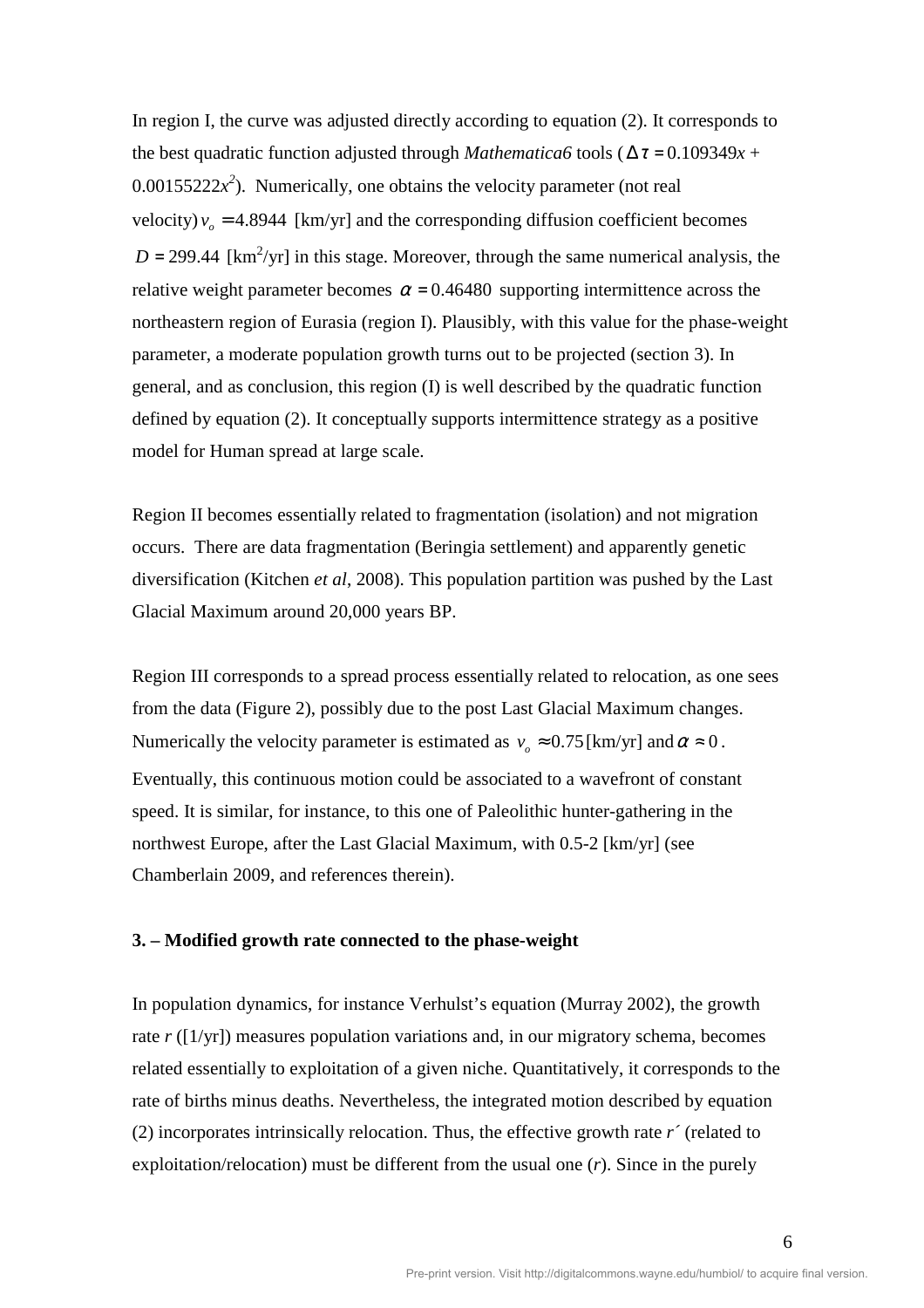relocation phase ( $\alpha \approx 0$ ) a low population growth is expected, the modified rate *r*'must be proportional to the usual one. That is,

$$
r' = \alpha r, \qquad \text{(effective rate)} \tag{4}
$$

We emphasizes that equation (4) describe an integrated process (exploitation/relocation) rather than a purely scheme of exploitation with rate *r*.

In this article, we shall consider a typical value for ancient populations as  $r \approx 0.01$  (Fort *et al* 1999, Flores 2011). Therefore, for the intermittent spread in the northeastern Eurasia (region I), we have an effective rate  $r' = 0.46148 \times 0.01 = 0.0046148$ . [1/yr] a quite moderate growth rate for this migration process (region I).

Finally, two considerations: (a) A dynamical equation describing the population growth, for instance Verlhust, contains the rate *r* as a parameter (Murray 2002). Thus, through equation (4), the intermittence process (2) and the corresponding population equationgrowth become coupled. (b) In the purely relocation phase ( $\alpha \approx 0$ ), the motion is essentially related to a constant speed, plausibly, also this relocation-phase could be modeled through a wave-front scheme.

### **Conclusions and discussions**

The three step spread of Moderns from northeastern Eurasia to Americas was considered in the frame work of (large scale) intermittence (2). The first stage (48,000- 30,000 years BP, approx.) was described through intermittence ( $\alpha$  = 0.46148). It is consistent with a moderate population growth ( $r' = 0.0046148$  [1/yr]) and a conceptual confirmation that exploitation–relocation, rather than a continuous wavefront motion, occurred. The second stage (30,000-18,000 BP, approx.) is quite partitioned and consistent with genetic human diversification. The last stage (18,000-15,000 BP, approx.) essentially corresponds to a migratory motion in the relocation phase  $(v<sub>o</sub> \approx 0.75$ [km/yr],  $\alpha \approx 0$ ).

Finally, we have used the average generational time of 25 years. Eventually, other values could be considered, for instance  $20 < \tau_s < 30$ . Figures (3a) and (3b) show the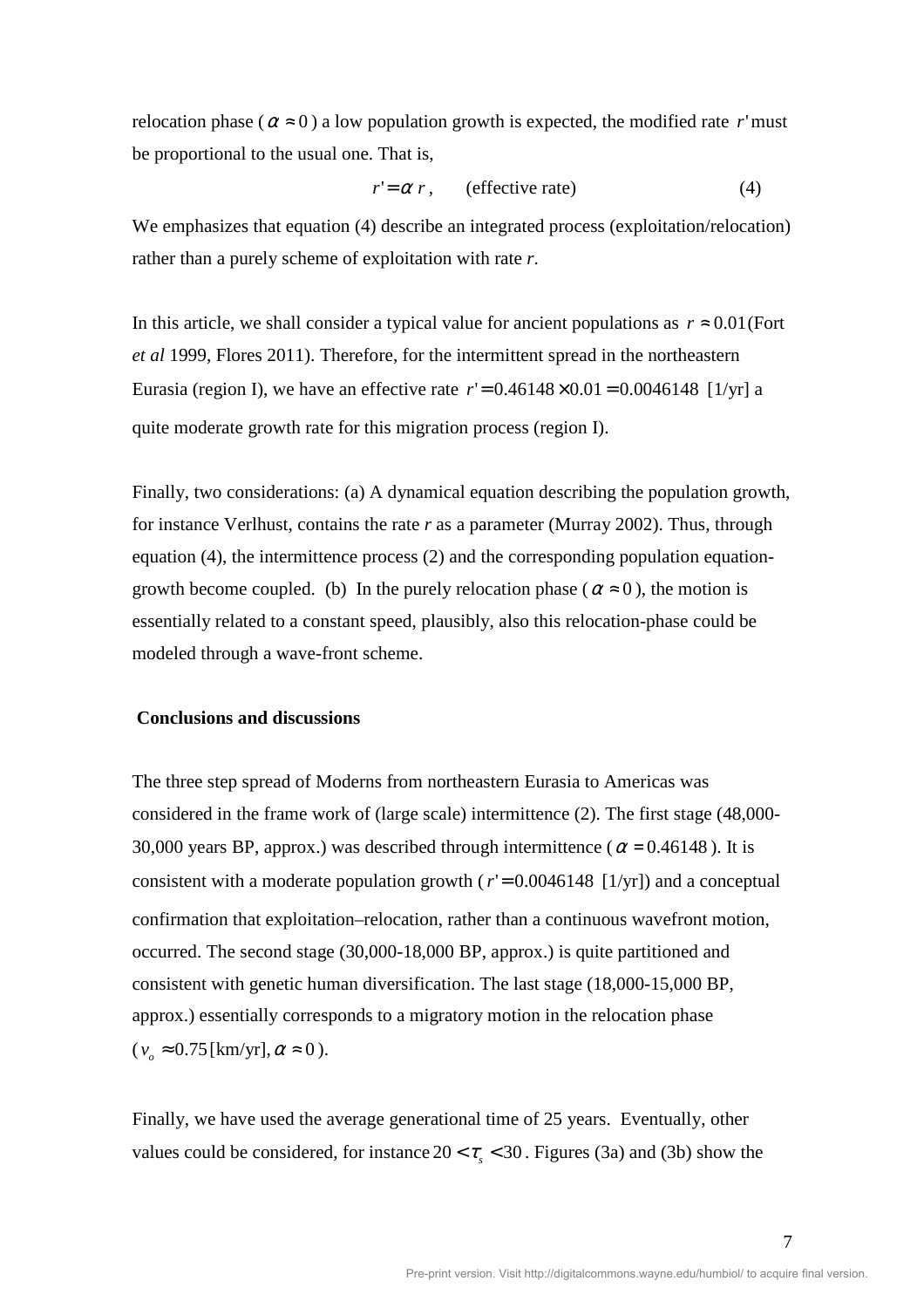curves for other values of  $\tau_s$ . The diffusion coefficient *D* and the phase-weight  $\alpha$  seem not very sensitive to changes around 25 years. In fact, the maximum value for the diffusion becomes  $D_{\text{max}} \approx 644 \text{ [km}^2/\text{yr}].$ 

**Acknowledgements**: This work was supported by project Fondecyt # 1120344.

## References

Benguria, R. D. &. Depassier, M. C, 2005, *Variational Principles for the Speed of Traveling Fronts of Reaction-Diffusion Equations, in Variational and Extremum Principles in Macroscopic Systems* (S. Sieniutycz, ed., Elsevier Science, 339-352).

Bénichou, O. Coppey, M. Moreau, M. & Voituriez, R. 2006, Intermittent research strategies: when losing time becomes efficient. Europhys. Lett. 75, 349.

Bénichou, O. Loverdo, C. Moreau, M. and Voituriez, R. 2011. Intermittent search strategies. Reviews of Modern Physics 83, 81.

Chamberlain, A. 2009, Archaeological demography. Human Biology 81, 275-286.

Fiedel, S. J., 2002, Initial Human colonization of the Americas: an overview of the issues and the evidences. Radiocarbon 44, 407-436.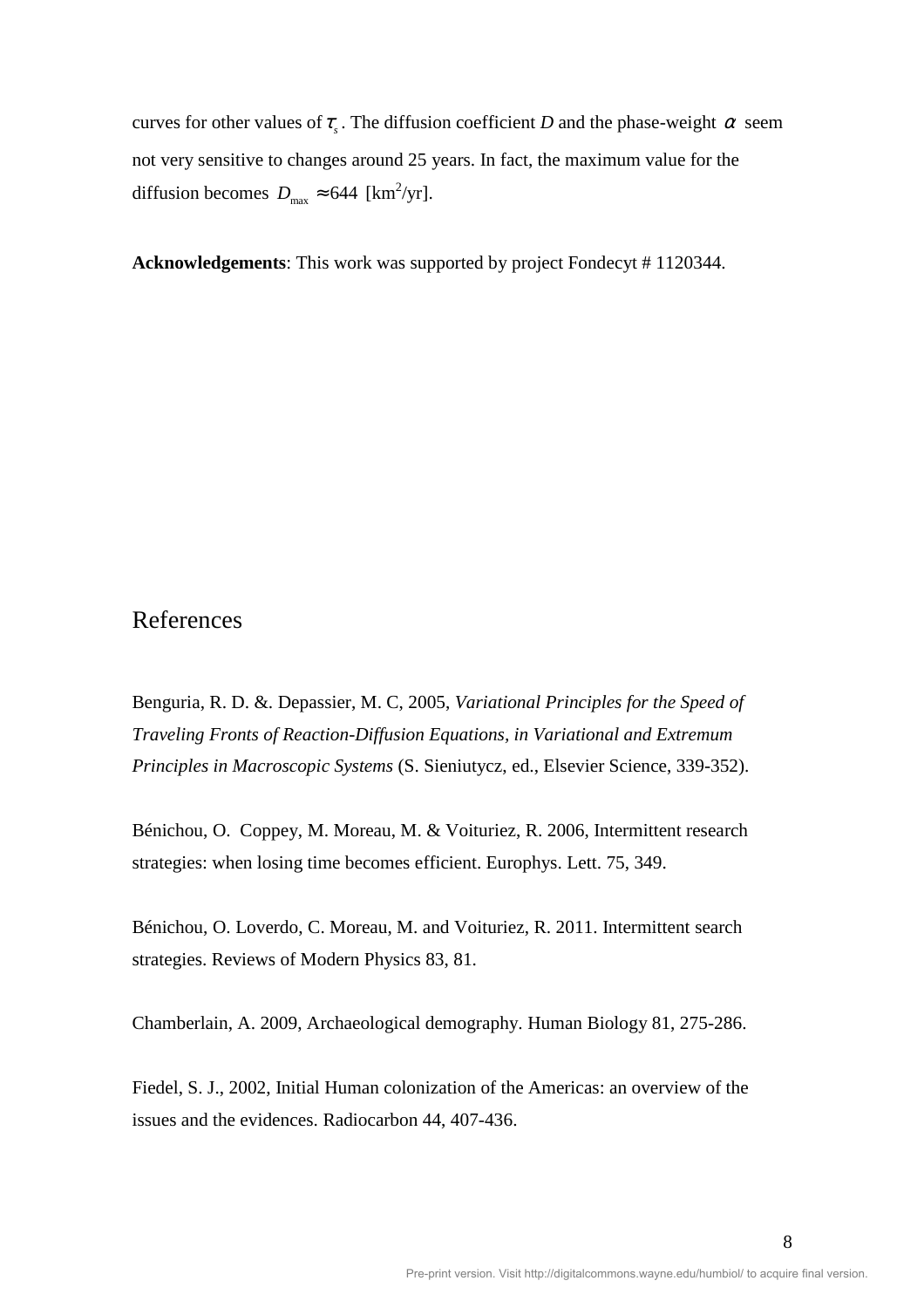Flores, J. C. 2007, Dispersal time for ancient human migrations: Americas and Europe colonization. Europhys. Lett. 79, 18004.

Flores, J. C. 2011, Diffusion coefficient of Modern Humans outcompeting Neanderthals. Journal of Theoretical Biology 280, 189-190. Also, 1998, Journal of Theoretical Biology 191, 295-298.

Fort, J. and Méndez V. 1999, Time-delay theory of the Neolithic transition in Europe. Phys. Rev. Lett. 82, 867-870.

Fort, J. Pujol, T. and Cavalli-Sforza, L.L. 2004. Palaeolithic populations and wave of advance. Cambridge Archaeological Journal, 14, 53-56.

Hamilton, M. J. Buchanan, B. 2010. Archaeological support to the three-stage expansion of the modern human across northeastern Eurasia and into the Americas. PLoS ONE 5(8): e12472.

Kandler, A. 2009. Demography and language competition. Human Biology 81, 181- 210.

Kitchen, A. Miyamoto, M. M. Mulligan, C. J. 2008. A three stage colonization model for the peopling of the Americas, PLoS ONE 3(2): e1596.

Maschner, H. D. G. 1997. American beginnings' and the archaeological record of Beringia: A comment on variability. Antiquity 71, 223-228. And references therein.

Murray*,* J. D. 2002. *Mathematical Biology* (Vol. I and II, Springer-Verlag, Third edition).

Reich D. *et al*. 2012, Reconstructing Native American Population History. Nature 488, 370-374.

Rothhammer F. and Dillehay T.D., 2009. The late Pleistocene colonization of South America: An interdisciplinary perspective. Annals of Human Genetics, 73, 540-549.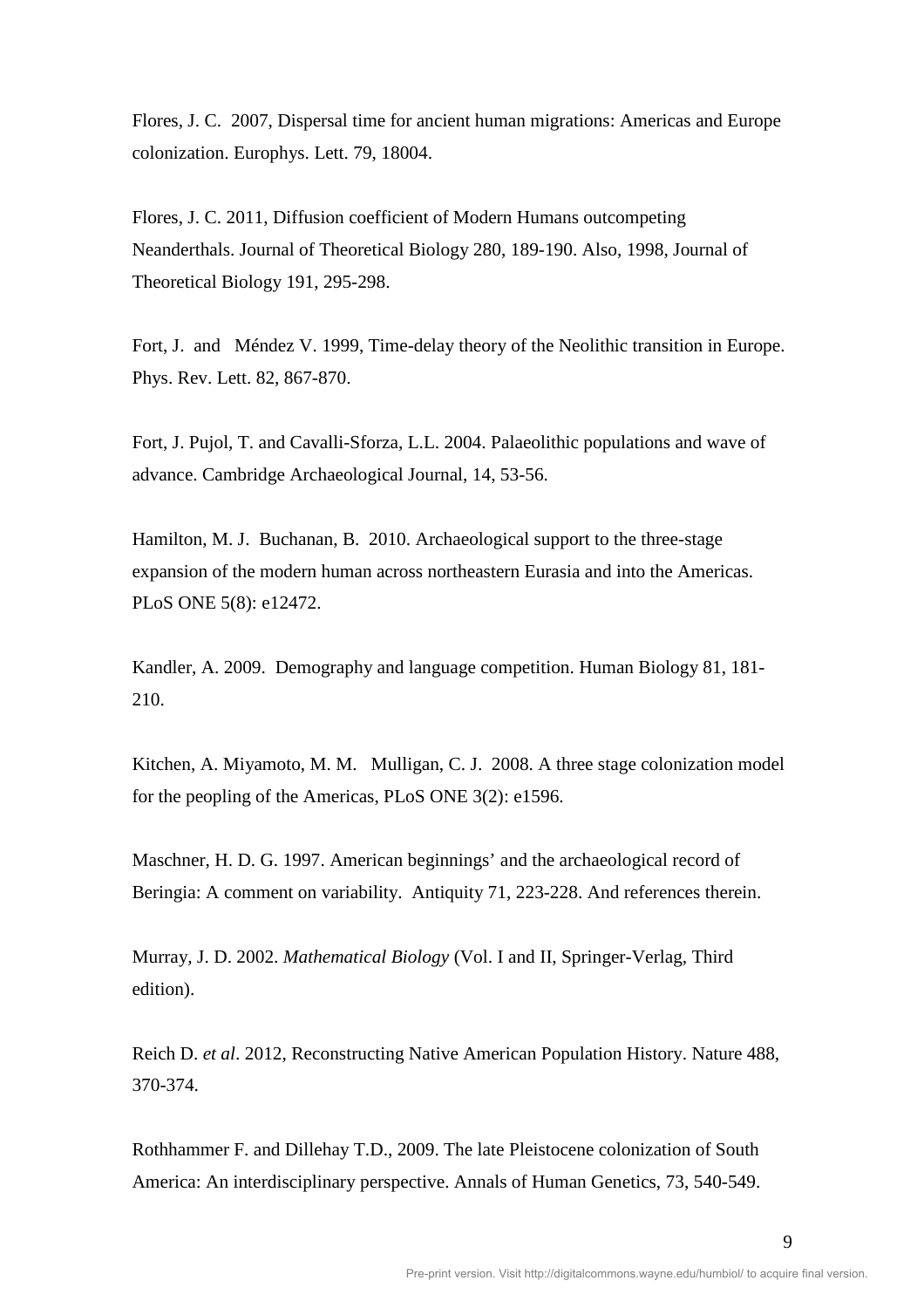Steele, J. 2009, Human Dispersals: Mathematical Models and the archaeological record. Human Biology, 81, 121-140.

Waters M. R., *et al*. 2011, The Buttermilk Creek Complex and the origin of Clovis at the Debra L. Friedkin site, Texas. Science 331, 1599-1603.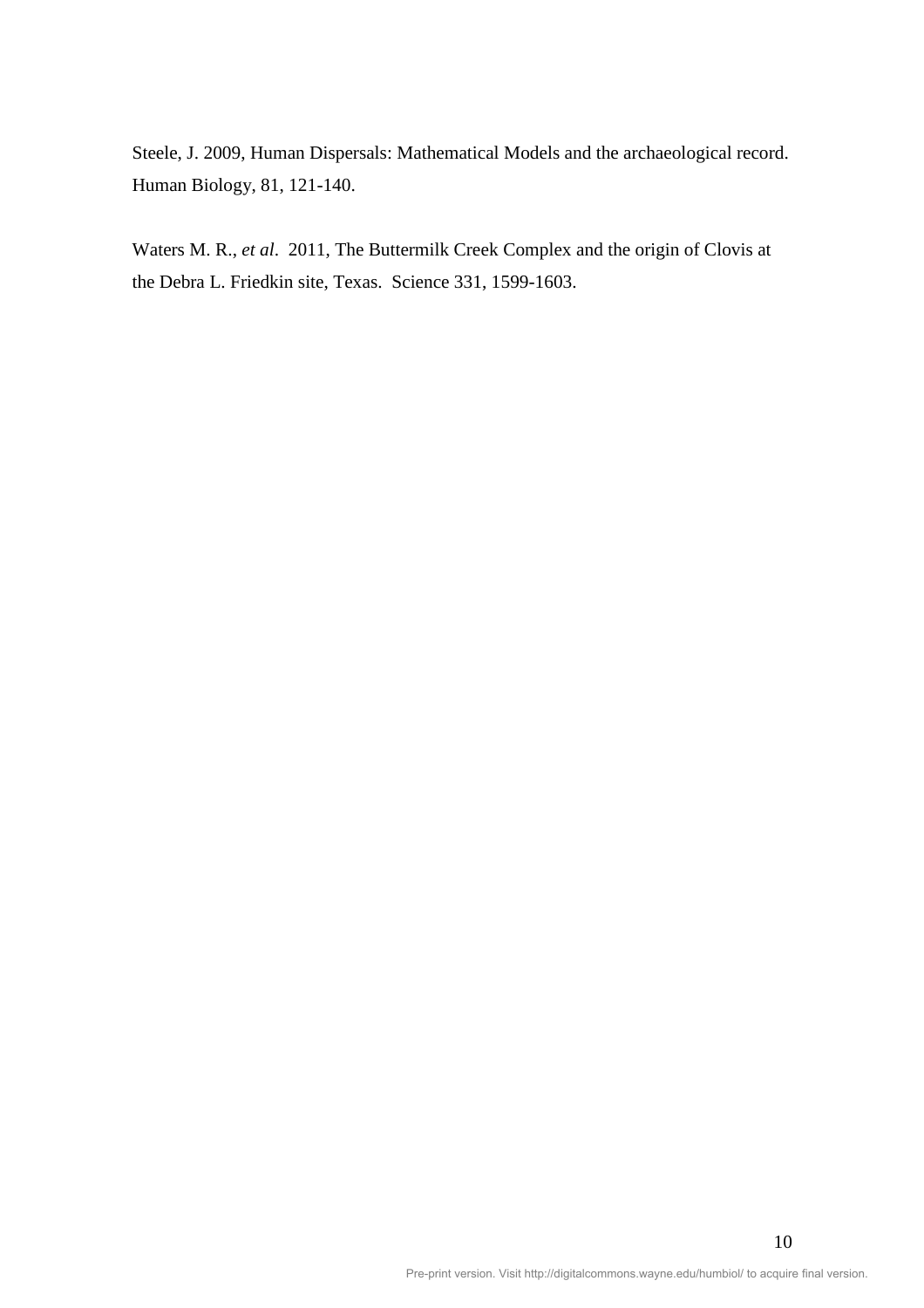## **Figure captions**

## Figure 1

A representative draw of intermittence geographical dispersal composed of niche exploitation (diffusion *D*) and relocation (velocity *Vo*), both parameters are connected through Eq. (1). Equation (2) represents this large scale motion with relative weight, or influence,  $\alpha$  for the diffusive motion and  $(1 - \alpha)$  for relocation.

## Figure 2

Squared points represent dates for settlements from northeastern Eurasia to Alaska (Hamilton & Buchanan 2010). The three regions correspond to different kind of spread. The continuous curve matches the intermittence model (equation (2)). The first region agrees basically to  $\alpha = 0.46148$  and a moderate population growth. The second region is connected to fragmentation and the third becomes linked to relocation  $(v_0 \approx 0.75 \text{ [km/yr]}, \alpha \approx 0)$ . See section 3 for details.

## Figure 3a

Diffusion coefficient *D* [km<sup>2</sup>/yr] as function of  $\tau_s$  (stage I). The vertical dashed line corresponds to the time-value used in this work (25 years) furnishing  $D = 299.44$ . [km<sup>2</sup>/yr], nevertheless, others values should be envisaged depending on the choice of  $\tau_s$ . The maximum diffusion coefficient becomes  $D_{\text{max}} \approx 644 \text{ [km}^2/\text{yr}].$ 

#### Figure 3b

Relative phase-weight  $\alpha$  as function of  $\tau_s$ . The vertical line corresponds to 25 years ( $\alpha$  = 0.46148). In general, this parameter ranges from zero to one. The negative values, or these larger than one, are fictitious solutions obtained from the figure 2.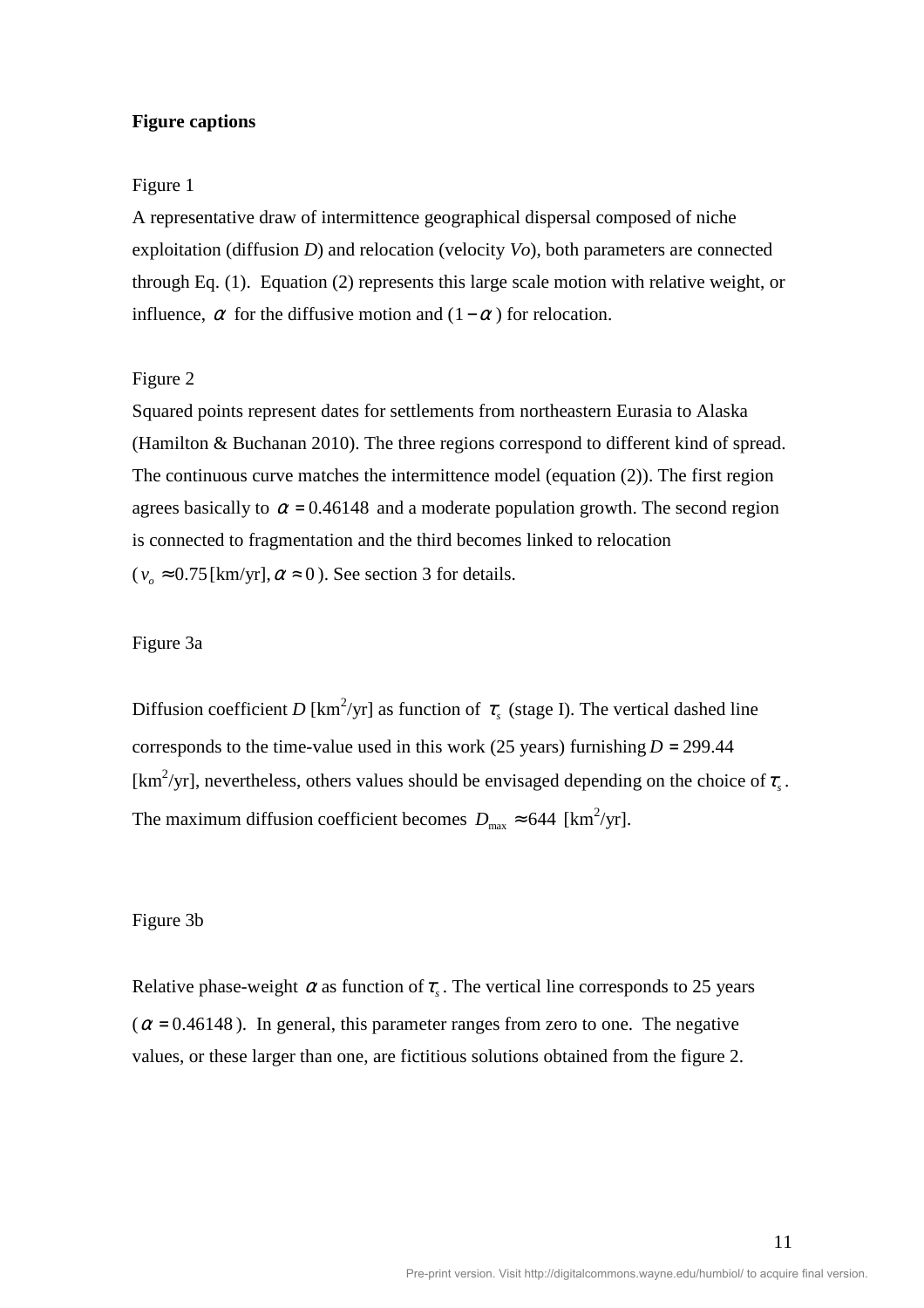